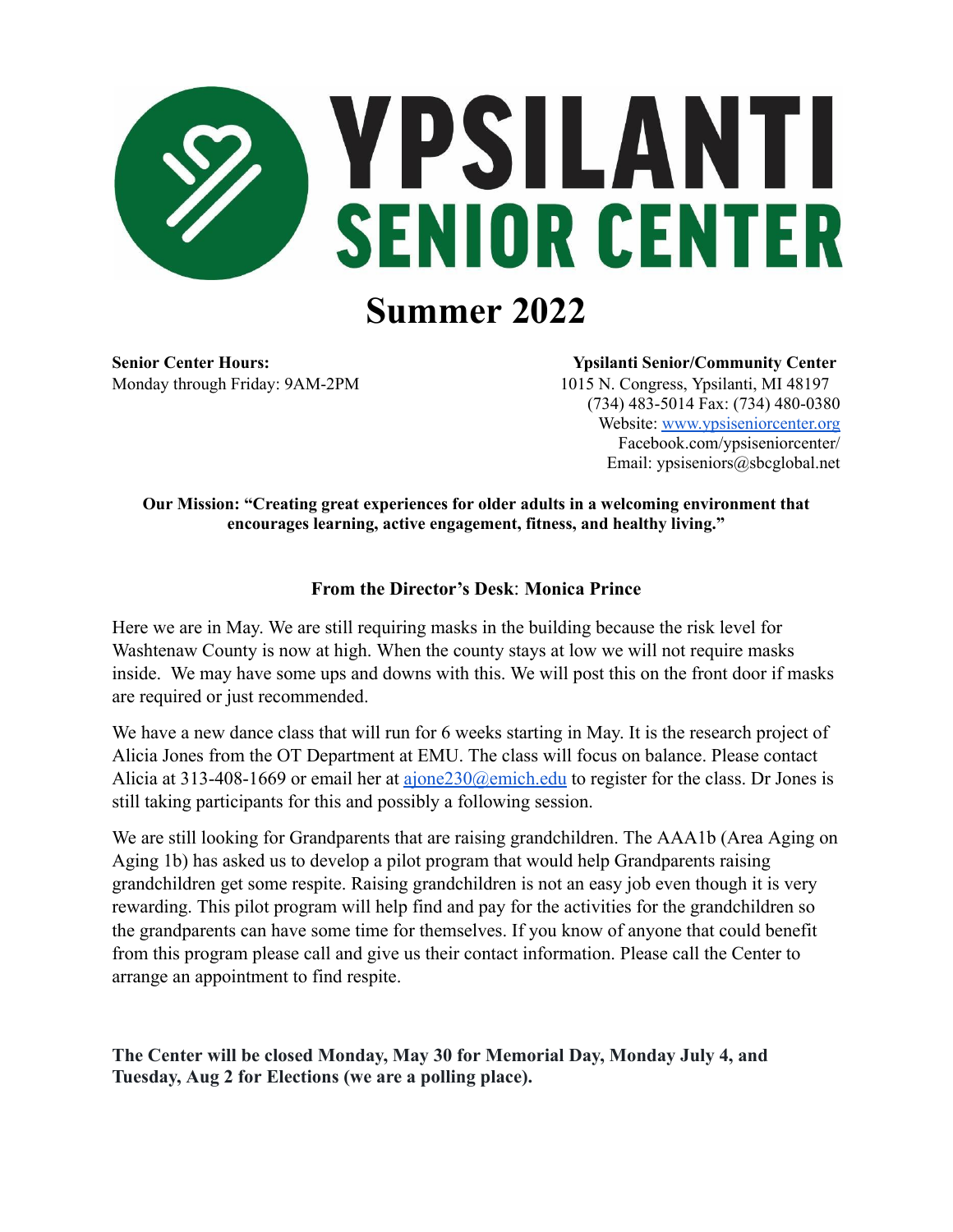# **Volunteers Needed**

- Several people needed to organize and help with the jewelry sale We've got the jewelry, some of it needs to be sorted and priced. The main needs are set up on June 3 and working the Sale on June 4.
- We need volunteers to help with our weekend rentals. The volunteers are responsible to open the center for the rental, be on call for the renters and then lock up when they are finished.
- Kitchen help is needed. We serve hot lunches Tues Fri. Help is needed to temp the prepackaged lunches when they come in, temp them when they are ready to be served and clean up after.
- Fundraising help. We need to develop a fundraising plan and help put it in place. We need several people to help do the work.

The Senior Center Board meets the second Wed of every month at the Center at 6:30pm. It is an open meeting with time at the beginning for public comment. Feel free to join us. I try to publish the agenda ahead of time on the website. If it is not there, feel free to email me to get a copy.

# **We are offering the following in-person activities:**

**Monday:** Frozen Food Pick-Up 11:00-2:00 (must be ordered the previous week)

Gentle Fitness 10:30 - 11:30

Euchre 12:30-2:00

**Tuesday:** Service Project 10-11:30

Digital Connecting Corps: One-on-One Tech Help 10-12

Hot Lunch 11:45 (must be ordered the previous week)

Knitting/Crochet 12:30-2:00

EMU OT Dance for Older Adults 12:30-1:30 (6-8 weeks)

**Wed:** Line Dancing with Dee (WCC) 10:30-11:30

Hot Lunch 11:45 (must be ordered the previous week)

Bingo 12:30-2:00

- **Thurs:** Hot Lunch 11:45 (must be ordered the previous week)
- **Friday**: Norwegian Therapeutic Massage 10:00-2:00

Gentle Fitness 10:30-11:30

Hot Lunch 11:45 (must be ordered the previous week)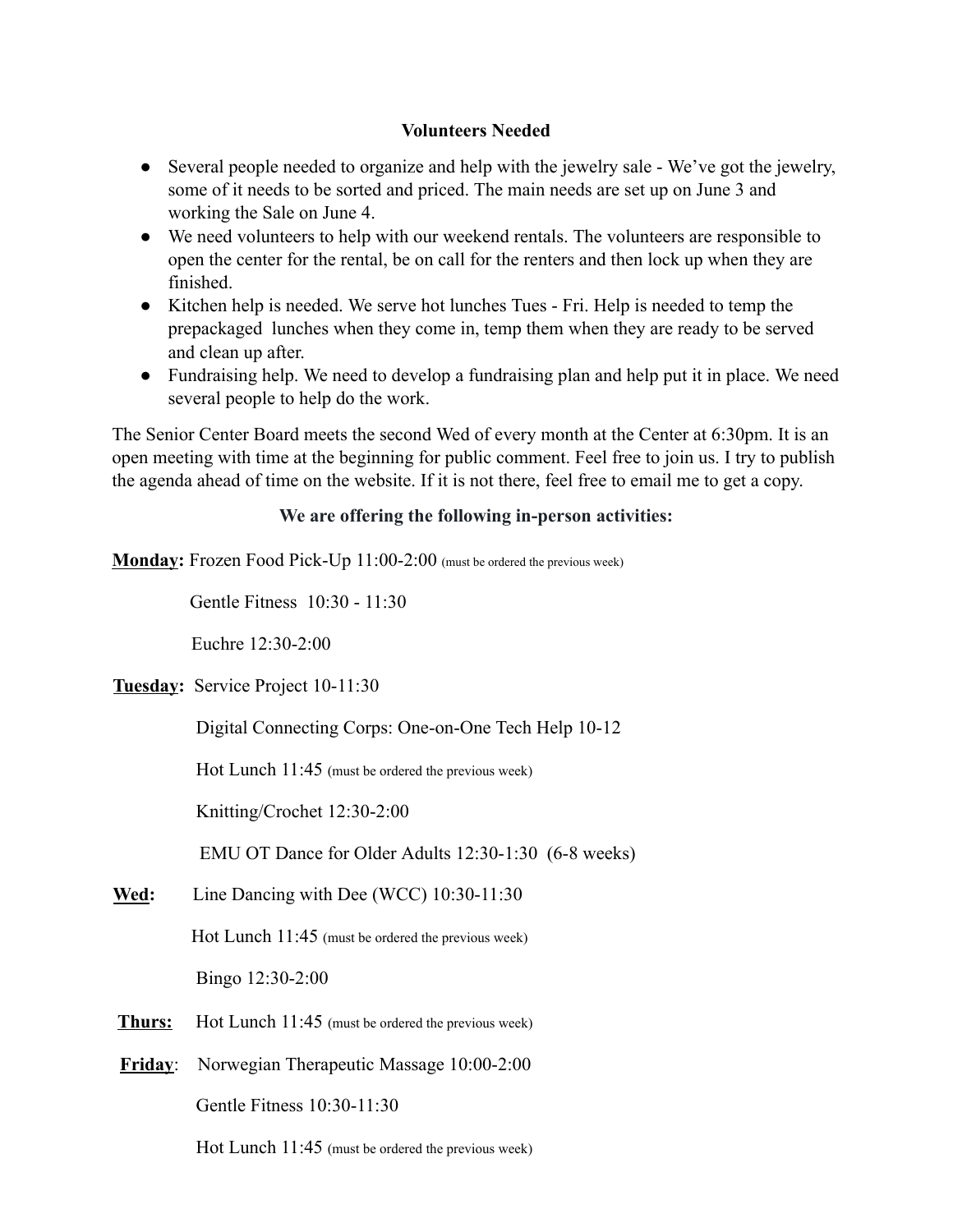# Art Class 12:30-2

We ask that you wear a mask and social distance. We will have a sign up sheet for each of our activities. Space is limited for each activity. We will also continue to have you sign in as you enter the Center so we can monitor for contact tracing.

## **Jewelry Sale & Bake Sale**

The Jewelry Sale is back! It will take place at the Center on the day of the Normal Park Yard Sale, Saturday, June 4 from 9am - 4pm. We will also have a bake sale here at the same time. Stop by and support the Center! There will be a signup sheet to help out at the sale. Please consider helping out for a couple of hours.

# **Ukrainian Egg Coloring Contest**

The Ukrainian Egg Coloring Contest will be held at the Corn Roast on Saturday, July 30 4-7pm. Stop by and see the gorgeous samples of Pysanki, watch a demonstration of how to make the eggs and enter a coloring contest.

# **Corn Roast**

We are excited to announce that the Corn Roast is back! We will also be celebrating our 60th anniversary, Saturday, July 30 from 4-7pm. Besides having our great corn and hot dog meal, we will also have our shuffleboard court reopening and other outside games. To celebrate our 60th anniversary we will have a silent auction with many fabulous prizes.

# **Bring your Grandchild to the Center Day**

On July 7th from 10:30 - 11:30 the Huron Metropark is coming to us with cold-blooded creatures. Bring your grandchildren to experience the demonstration of things you might see on a visit to one of the parks. We will have snacks for everyone. Sign up at the Center to reserve your spot for you and your grandchildren

# **Tai Chi Demonstration**

Carmo Ribeiro of "Seniors Helping Seniors" will be doing a Tai Chi demonstration here at the Center on Thursday, June 9th from 10:30-11:30am. Come join us! There is the possibility of developing this into a Tai Chi class, as well.

### **Food/Lunch Program**

Monday frozen lunch pickup will continue. We can add new people to either the frozen or hot lunch program. There is some basic paperwork to enroll in the lunch program. Monthly menus are available at the Center.

We need to know by Friday of the previous week, if you'd like frozen or hot for the following week. After you sign up, the frozen meals can be picked up on Mondays from 11-2 and the hot meals are served at 11:45 am and must be eaten at the Center. No take out is available for the hot meal. Please wear a mask and keep a safe distance from others.

# **Kroger's Community Rewards Program**

Want an easy way to support the Center, that doesn't cost you anything? Link your Kroger card to the Ypsilanti Senior Center on-line through Kroger's Community Rewards Program, and a percentage of your purchases will be donated to the Center. Thanks for your support! <https://www.kroger.com/i/community/community-rewards>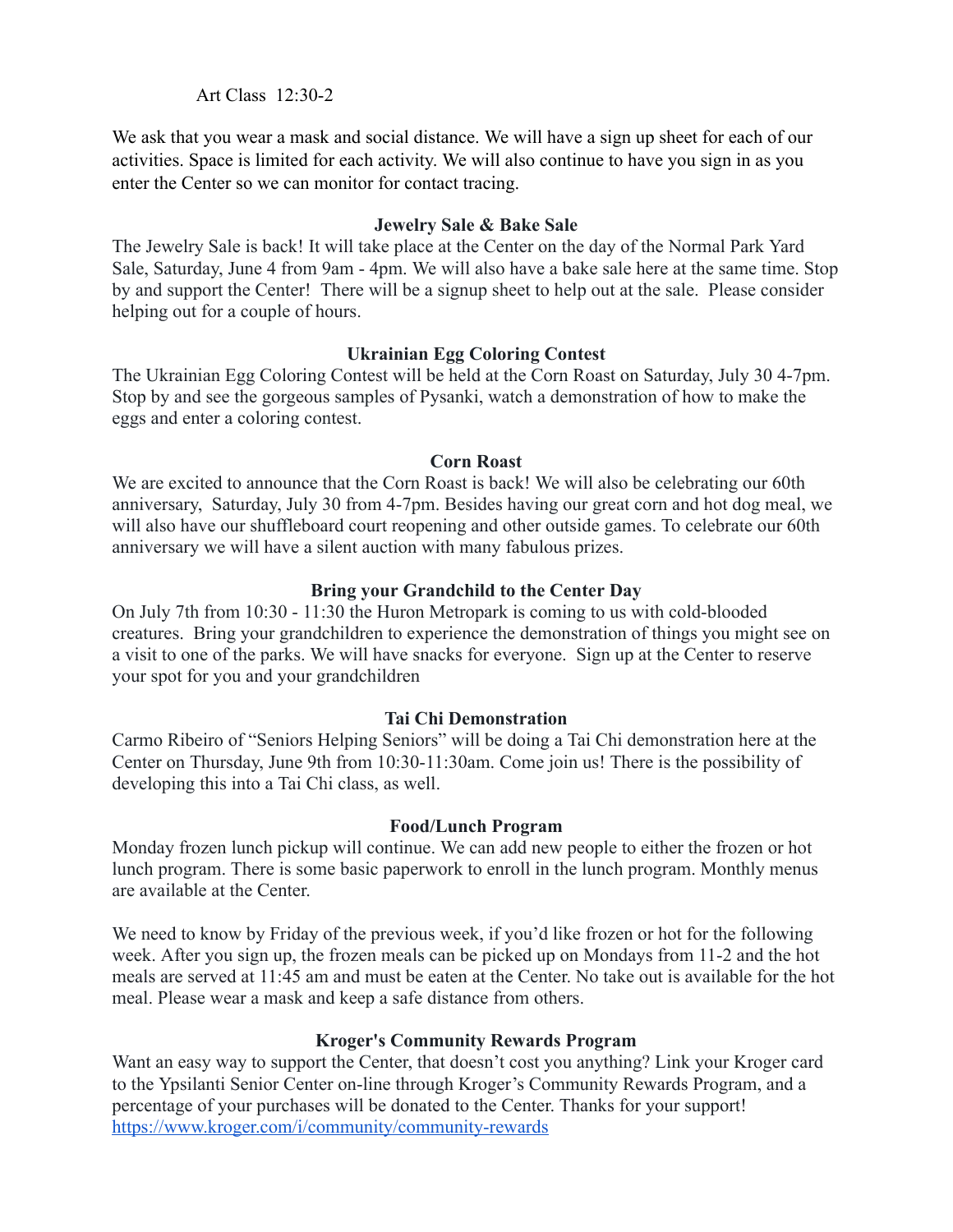### **Americorps Vista Intern Kayla**

Welcome back to Kayla Lugo, our former WCC Intern from Fall 2021 as our new Spring/Summer 2022 Americorps Vista Intern. She is such an effective team member, we invited her back! She will be assisting Monica with community projects and doing some lunch service also.

#### **Service Project**

We continue to make "plarn" on Tuesday mornings. Plarn is yarn made from plastic bags. Volunteers will make sleeping mats from the plarn to give to the homeless. This is a great time to socialize while doing good.

#### **Produce Boxes**

We will continue to have PRODUCE/PANTRY and PPE items available once per month, on the second Friday, from **2:30-5pm** on the following dates: June 10, July 8, Aug 12. \*\*A new policy is that we must return the cardboard boxes or get charged for them. So pls either bring your own bag, use our plastic bags, or take a cardboard box, but return it. Thank you.

We could use help unloading the produce (2-2:30) and helping as people pick out their food (2:30-5) and cleaning up after (5-5:30). Let us know if you can help out. Quantities are limited and vary from month to month. First come first served.

#### **Massage Therapy**

Sissel Bridges continues to offer massage therapy at the Senior Center by appointment. Please call her directly to schedule at 734-383-4387 or 734-340-3766. Rates are: 30 mins \$26, 45 mins \$38, 60 mins \$50.

Massage can be a powerful tool to help you take charge of your health and well-being both physically and mentally, or to re-charge or detoxify your body. For more information go to the web site **[Health and Wellness Coach - Norwegian Health](https://norwegianhealthwellness.com/) @ Wellness LLC [\(norwegianhealthwellness.com\)](https://norwegianhealthwellness.com/)**

#### **WCC Exercise**

WCC Senior Focus has switched to in-person classes (and in-person registration) as of May 2022. Dee will be offering Line Dance here at the Center on Wednesdays 10:30-11:30am for the Spring and Summer semester. Mark's exercise and Liz's yoga classes are currently on hiatus. <https://www.wccnet.edu/learn/our-offerings/personal-enrichment/seniors/>

#### **Art/Crafts**

Our weekly Art class is moving to the first, third and fourth Fridays from 12:30 - 2:00 (Produce Boxes remain on the second Friday), all materials will be provided and no experience is required. It is time to get your creative juices flowing! On the fourth Friday of each month we will do an intergenerational art class. June 24th we will do papermaking, on July 22 and August 26th we will do projects that everyone can participate in. Bring you grandchildren or neighbors to participate.

#### **Memory Cafe**

Memory Cafe continues on the second Tuesday of each month, from 2-4pm. Let's get together to support one another and have some fun. If you need any support during this time please feel free to call the center. AAA1B also has caregiver help and support by calling (800) 852-7795.